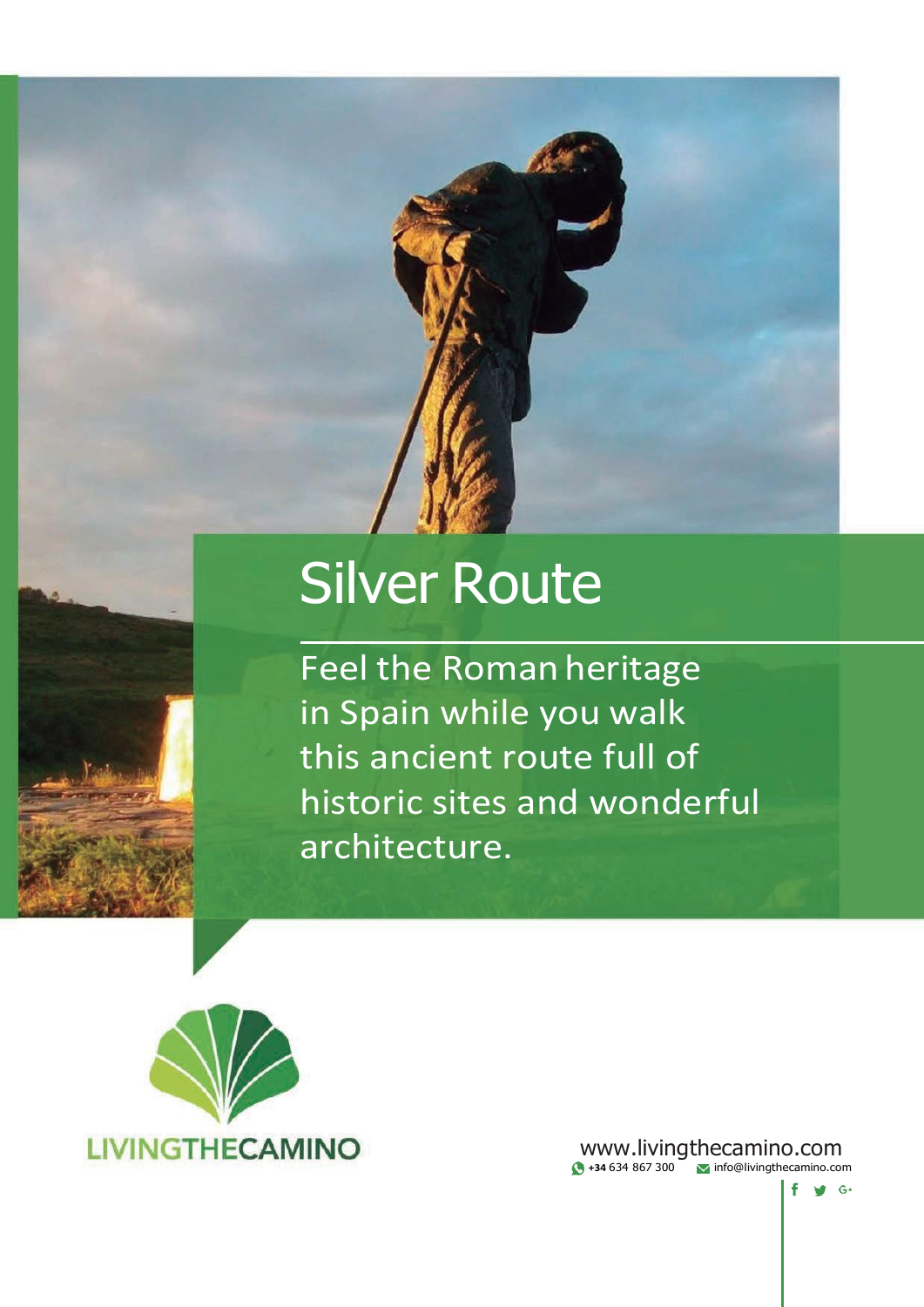# Charming Hotels

# <sup>後</sup>』圖 Sevilla to Monesterio



### **Day 1. Arrival to Sevilla**

Once in Sevilla, you will have lots of places to visit: The Cathedral, Reales Alcázares, Torre del Oro, Plaza de España, Palacio Arzobispal, María Luisa Park and the popular boroughs of Triana and Santa Cruz. **Accommodation in Sevilla.**

#### **Day 2. Sevilla - Guillena (22,8 Km)**

Breakfast in Sevilla.

Today's stage is quite easy, as the path is mostly flat. In Santiponce, don't miss the chance to visit the many remains of the Roman civilization. Keep going towards Guillena, where you can see the lovely church dedicated to the Virgin of Granada.

**Accommodation in Guillena.**

# **Day 3. Guillena - Castilblanco de los Arroyos (18,2 Km)**

Breakfast in Guillena.

You will leave Guillena and will walk towards Castilblanco de los Arroyos, crossing the river Rivera de Huelva and the first of the many meadows that are so popular in this area. In Castilblanco you will be able to visit the parish church of the Savior, of Mudejar style.

**Accommodation in Castilblanco de los Arroyos.**

#### **Day 4. Castilblanco de los Arroyos - Almadén de la Plata (28,8 Km)** Breakfast in Castilblanco de los Arroyos.

After breakfast, you will continue walking towards Almadén de la Plata. Today's stage may a bit more difficult than the previous ones, but it is compensated by the beauty of the landscape. Finally, you will get to Almadén, a nice little town with traditional white houses and located on the limit with Sierra Norte de Sevilla Natural Park.

**Accommodation in Almadén de la Plata.**

### **Day 5. Almadén de la Plata - Real de la Jara (14,2 Km)**

Breakfast in Almadén de la Plata.

Leaving Almadén de la Plata, you will walk the stage to El Real de la Jara. This village, just like the previous ones, is a nice, interesting and picturesque place and it is located in Sierra Norte de Sevilla Natural Park. Get the chance to visit the two most important monuments in town: the church of Saint Bartholomew and the medieval castle.

**Accommodation in El Real de la Jara.**

## **Day 6. Real de la Jara - Monesterio (20,2 Km)**

Breakfast in El Real de la Jara.

In this stage you cross the border between Andalucía and Extremadura, getting in the province of Badajoz. On the Way, you will be able to see the ruins of Castle of the Towers before arriving at Monesterio. Once you get to the town, be sure you visit the Monastery of Santa María de Tentudía and the parish church of San Pedro.

**Accommodation in Monesterio.**

**Day 7. Breakfast and end of services** Breakfast in Monesterio.

# **Itinerary Includes**

Bed & Breakfast

- Luggage Transportation between stages
- Travel Insurance
- Full itinerary of the route
- Pilgrim Credentials
- Phone assistance on route
- VAT

# **Additional options**

- Single Supplement (Hotels):
- **180 € / Person**
- Half-Board Supplement (Hotels):
- **120 € / Person**

# **Map**



 $\bigodot$  +34 634 867 300  $\blacksquare$  [info@livingthecamino.com](mailto:info@livingthecamino.com) [www.livingthecamino.com](http://www.livingthecamino.com/)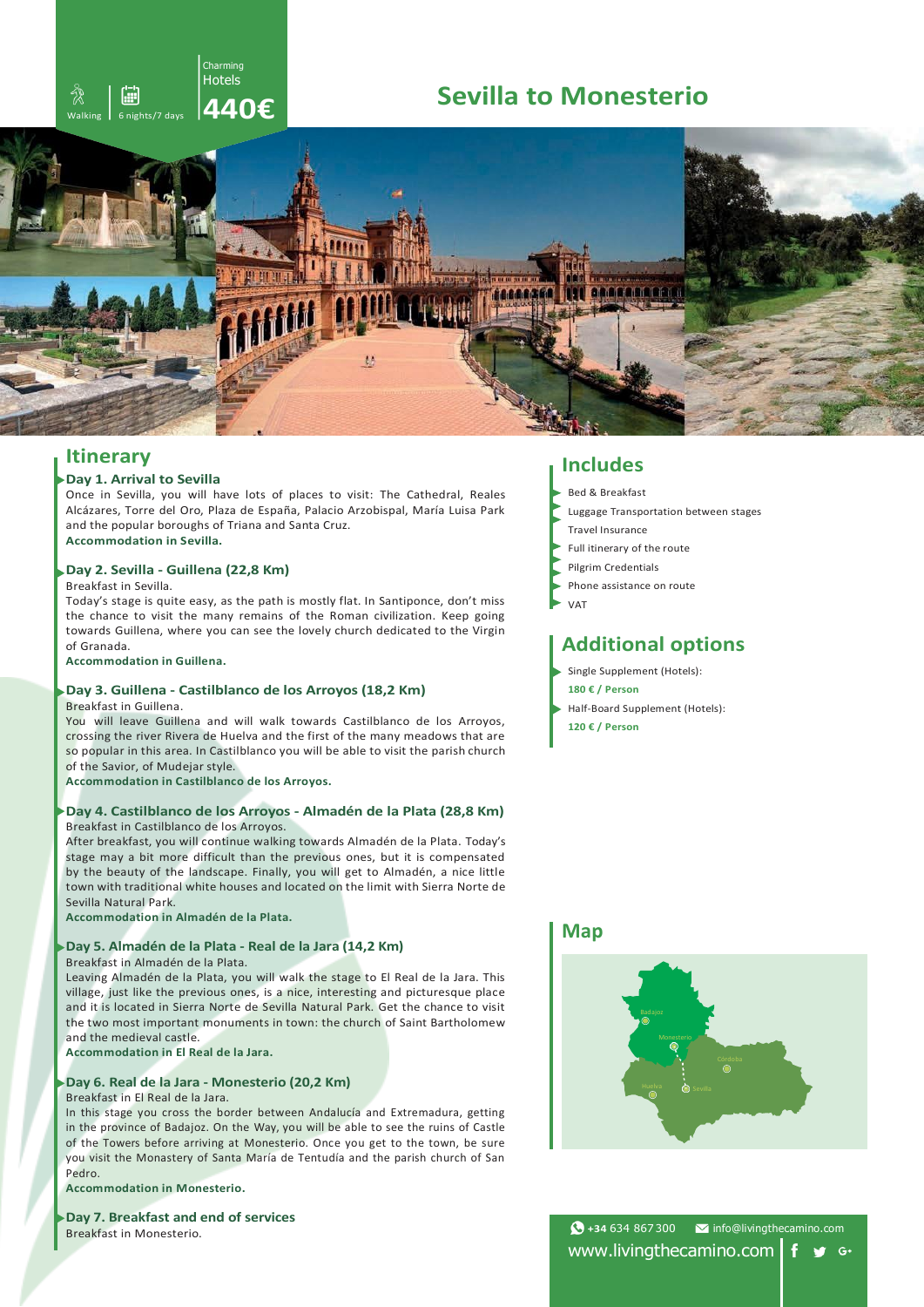

# **Charming Hotels Accommodations**

# **Sevilla**

Each room has a minibar, air-conditioning and TV, as well as fully equipped

# ME

# **Guillena**

Country house 5 km away (free transfer

Bedrooms with private bathroom, airconditioning, mini bar, TV and Wi-Fi. Restaurant,terrace, gardens,freeparking, swimming pool and bar.

# **Castilblanco de los Arroyos**

Hotel located in Castilblanco de los Arroyos.

Bedrooms with en suite bathroom, air-conditioning, heating, TV and telephone.

Free parking, swimming pool, cafeteria, lounge are and terrace.

# **Almadén de la Plata**

Rural house located in Almadén de la Plata.

Bedrooms with private bathroom, heating, TV, Internet access and balcony.

Bar, living room and restaurant with traditional dishes.

# **Real de la Jara**

Rural house located in El Real de la Jara.

Bedrooms with private bathroom, TV and heating.

Living room, library, dining room, kitchen, swimming pool, barbecue and garden.

# **Monasterio**

Rural house located 12 km away, in Montemolín (free transfer from Monesterio).

Bedrooms with private bathroom, balcony with views, air-conditioning, heating, Wi-Fi and TV.

Swimming pool, private parking, restaurant, library and garden.